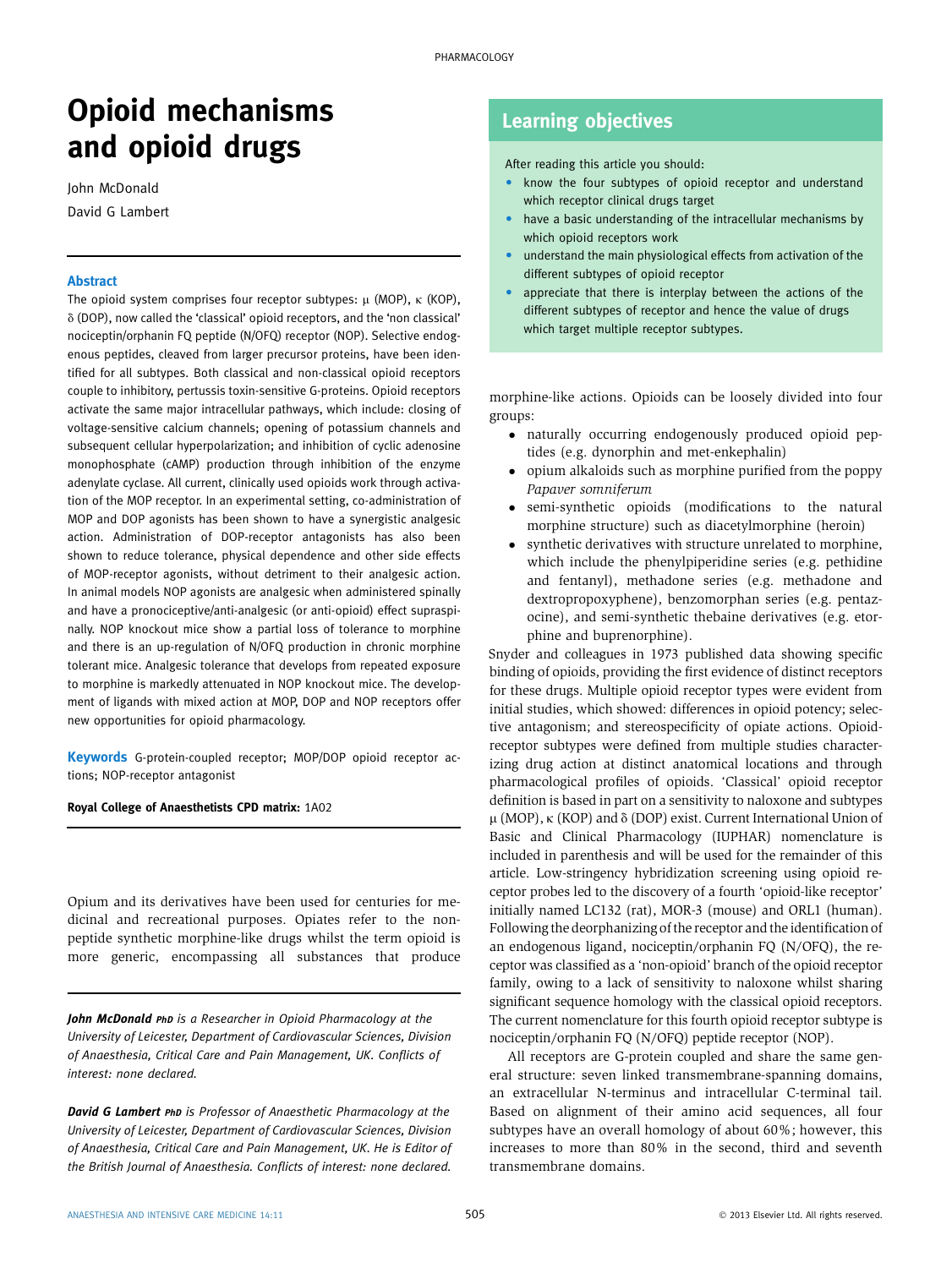Isoforms of all opioid receptors have been suggested based largely on pharmacological grounds, which sees the differential effect of a drug in vivo when compared to in vitro responses or incomplete tolerance profiles seen when alternating drugs acting at the same receptor. There is no evidence for multiple genes encoding opioid-receptor subtypes; opioids are encoded by single genes which when removed, as in knock-out animals, results in all those responses associated with the respective receptor becoming absent. The putative isoforms of receptors reported are accounted for in part by the alternative splicing of a single gene resulting in alternative receptor protein structures and therefore pharmacology, for the MOP receptor 15 splice variants have been reported with some distinct regional distribution within the CNS. The exact nature of the pharmacologically described subtypes remains the subject of debate.

# Endogenous opioid peptides

Hughes and Kosterlitz isolated the first endogenous opiates: two peptides (met-enkephalin and leu-enkephalin) that competed with morphine-like drugs for binding to receptors in the brain. Subsequent studies identified further endogenous opioids to include dynorphin A, dynorphin B, β-endorphin, endomorphin-1 and -2, and N/OFQ  $(Table 1)$  $(Table 1)$  $(Table 1)$ .<sup>1</sup> Met- and leu-enkephalin showed preferential binding to DOP receptors, whilst dynorphin A and B favoured binding to KOP receptors, N/OFQ for NOP and endomorphin-1 and -2 for MOP.  $\beta$ -endorphin has activity at all three classical subtypes but shows some preference for MOP receptors. Opioid peptides are cleaved from larger precursors:  $\beta$ -endorphin from preproopiomelancortin; met- and leu-enkephalin from preproenkephalin; N/OFQ from prepronociceptin; and dynorphin A and B from preprodynorphin. The precursor(s) for endomorphin 1 and 2 are yet to be identified. The precursors contain

# Characteristics of the more common opioid peptides.

| <b>Precursor</b>     | <b>Ligand</b>      | <b>Peptide sequence</b>  |
|----------------------|--------------------|--------------------------|
| Unknown              | Endomorphin-1      | YPWF-NH <sub>2</sub>     |
| <b>Unknown</b>       | Endomorphin-2      | YPFF-NH <sub>2</sub>     |
| Pro-opiomelanocortin | $\beta$ -endorphin | <b>YGGFMTSEKSQTPLVTL</b> |
|                      |                    | <b>FKNAIIKNAYKKGF</b>    |
| Pro-enkephalin       | Leu-enkephalin     | YGGFI                    |
|                      |                    | <b>YGGFMRF</b>           |
|                      |                    | <b>YGGFMRGL</b>          |
|                      | Met-enkephalin     | <b>YGGFM</b>             |
|                      | Metorphamide       | YGGFMRRV-NH <sub>2</sub> |
| Pro-dynorphin        | <b>Dynorphin A</b> | <b>YGGFLRRIRPKLKWDNO</b> |
|                      | Dynorphin B        | <b>YGGFLRRQFKVVT</b>     |
|                      | a-neoendorphin     | YGGFI RKYPK              |
|                      | β-neoendorphin     | YGGFLRKYP                |
| Pre-pro-nociceptin   | N/OFQ              | <b>FGGFTGARKSARKLANQ</b> |
|                      | <b>Nocistatin</b>  | <b>TEPGLEEVGEIEQKQLQ</b> |

Standard single amino acid code is used. Note that endorphins, enkephalins and dynorphins share a common Tyr-Gly-Gly-Phe (YGGF) motif which enables binding to classical opioid receptors (modified from $^{1}$  $^{1}$  $^{1}$ )

other bioactive fragments within their sequences, and in the case of preproenkephalin, multiple copies of their respective peptides (Table 1). $<sup>2</sup>$  $<sup>2</sup>$  $<sup>2</sup>$ </sup>

### Intracellular effectors

The four subtypes of opioid receptor couple to inhibitory, pertussis toxin sensitive G-proteins (e.g. G<sub>i/o</sub>). Both recombinant and endogenously expressed opioid receptors activate the same major intracellular pathways, which include: closing of (predominantly) N and P/Q-type voltage-sensitive calcium channels; opening of potassium channels and subsequent cellular hyperpolarization; and inhibition of cyclic adenosine monophosphate (cAMP) production through the inhibition of the enzyme adenylyl cyclase. $2,3$ 

G-protein-coupled receptors (GPCRs) couple to heterotrimeric G-proteins, which are formed from three distinct subunits:  $\alpha$ ,  $\beta$ , and  $\gamma$ . There are numerous gene products encoding for the different subunits. GPCR activation, for example MOP with morphine, induces a conformational change in the receptor, which allows coupling to respective G-protein subtype(s), this will be a G-protein possessing a  $G_i/2$   $\alpha$ -subunit. In their resting form G-proteins reside in a heterotrimeric complex  $(\alpha\beta\gamma)$ , with guanine diphosphate (GDP) in association with the  $\alpha$ -subunit. Gprotein association with its cognate receptor, upon ligand binding, leads to dissociation of GDP from the  $\alpha$  subunit and binding of guanosine triphosphate (GTP) followed by the dissociation of  $\alpha$ -GTP from the  $\beta\gamma$  complex. Both  $\alpha$ -GTP and  $\beta\gamma$  are able to affect different intracellular pathways through activation or inhibition of enzymes and ion channels. G-protein GTPase activity, which converts GTP into GDP, leads to cessation of signalling and reforming of the  $\alpha$ -GDP subunit with  $\beta\gamma$  ([Figure 1](#page-2-0)).

N/P-type voltage-sensitive calcium channels (VSCCs) are located at synaptic terminals and play a major role in transmitter release and therefore synaptic transmission. Some G-proteincoupled receptors, including opioid receptors, negatively regulate VSCC, such that their activation inhibits calcium influx, preventing neurotransmitter release. Channel inhibition results from a positive shift in the voltage dependence of the channel coupled to a slowing of activation; the inhibition can be relieved by a strong depolarization. Classical opioid receptors have been shown to inhibit N-, P/Q-, L- and T-type calcium channels. However because of their location at presynaptic terminals, Nand P/Q-type channel modulation is thought to be of most importance. N-type and P/Q-types calcium currents are most sensitive to inhibition by N/OFQ. VSCC inhibition by opioids has been demonstrated in a variety of preparations, including the locus coeruleus, periaqueductal grey neurons and trigeminal ganglion neurons. Overall the effect of opioids on VSCCs leads to reduced transmitter release.<sup>[3](#page-4-0)</sup>

G-protein inwardly rectifying potassium (GIRK) channels are activated by opioid receptors. GIRK channel opening is through an interaction with  $G\beta\gamma$  subunits released from  $G<sub>i/o</sub>$  G-proteins and leads to membrane hyperpolarization through an efflux of potassium ions. The net effect is reduced neuronal excitability and, through opioid receptor location on nociceptive afferents, a concomitant reduction in nociceptive transmission. N/OFQmediated activation of GIRK channels has also been demonstrated at many central sites, including spinal cord, locus coeruleus, peri-aqueductal grey and hypothalamus.<sup>[4,5](#page-4-0)</sup>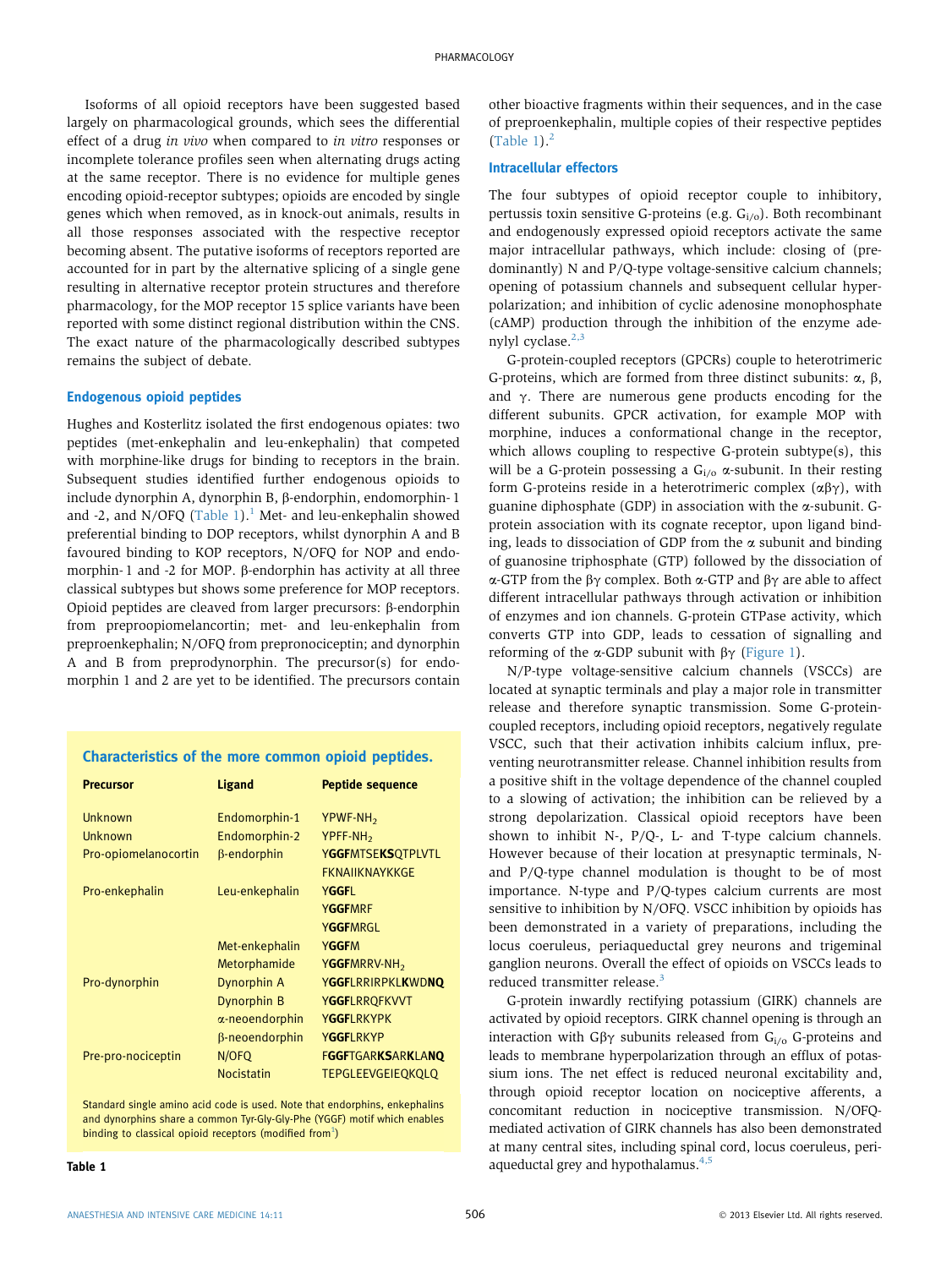<span id="page-2-0"></span>

Figure 1 The receptor (R) and heterotrimeric G-protein  $(\alpha\beta\gamma)$  are depicted in (1). When ligand (black circle) binds (2) GDP is exchanged for GTP and the system is activated such that  $\alpha$  and  $\beta\gamma$  dimer dissociate (3) to interact with effectors, Ca<sup>2+</sup> channels (– close), K<sup>+</sup> channels (+ open) and adenylate cyclase (- inhibit) which indirectly modulates  $I<sub>h</sub>$  (- close). The system is turned off when the intrinsic GTPase activity of the alpha-subunit converts GTP back to GDP (4).

Regulation of cAMP also plays a role in how opioid receptors modulate the firing of nociceptive afferents. The hyperpolarization-activated current,  $I<sub>h</sub>$ , is an important modulator of action potential firing in excitable cells and represents an inward current activated by hyperpolarization of the resting membrane potential. It is believed that part of the action of proinflammatory mediators is through a capacity to increase the frequency of action potentials generated from a given inward current, and modulation of  $I<sub>h</sub>$  is involved in this.  $I<sub>h</sub>$  is regulated by cAMP and increases in cAMP enhance  $I<sub>h</sub>$  currents, reducing refractory times, intensifying the firing of nociceptive afferents. Opioid receptors do not act directly on the  $I<sub>h</sub>$  channel, but modulate it indirectly through a reduction in cAMP. In this way the opioid receptor mediated inhibition of  $I<sub>b</sub>$ , and reduction of excitability in primary in afferent nerves, would only be relevant in the presence of agents which lead to an increase in cAMP formation.[6](#page-4-0)

### Types of opioid receptor

MOP receptors: the clinically used opioids work through activation of the MOP receptor. Respiratory depression accompanies analgesic doses of morphine and related compounds. This action is mediated by MOP receptors located within the respiratory

centres of the medulla, decreasing the sensitivity of chemoreceptors to carbon dioxide. Whilst this action is one of the major side effects of opioid drugs, tolerance to its action does build. Nausea and vomiting is prevalent in patients given morphine, and is caused by stimulation of the chemoreceptor-trigger zone of the medulla. Again, tolerance to this action does develop. Opioids cause constipation through reduction of gastrointestinaltract motility. Not only is this effect unpleasant, it can also affect the absorption of other drugs. This action is mediated via inhibition of nerves in the myenteric plexus that cause visceral smooth muscle contraction of the gut.

As many of the unwanted side effects of opioid drugs are caused by activation of peripherally located opioid receptors, there has been interest in the use of peripherally acting opioidreceptor antagonists, unable to pass the blood-brain barrier, for treating these side effects. Methylnaltrexone, a peripherally acting opioid-receptor antagonist was evaluated regarding the incidence of postoperative nausea and vomiting. It was concluded that this agent did not prevent or significantly reduce the incidence/severity of postoperative nausea and vomiting. However, methylnaltrexone given subcutaneously in patients with opioid-induced constipation (no bowel movements for 48 hours despite the use of laxatives and stool softeners) caused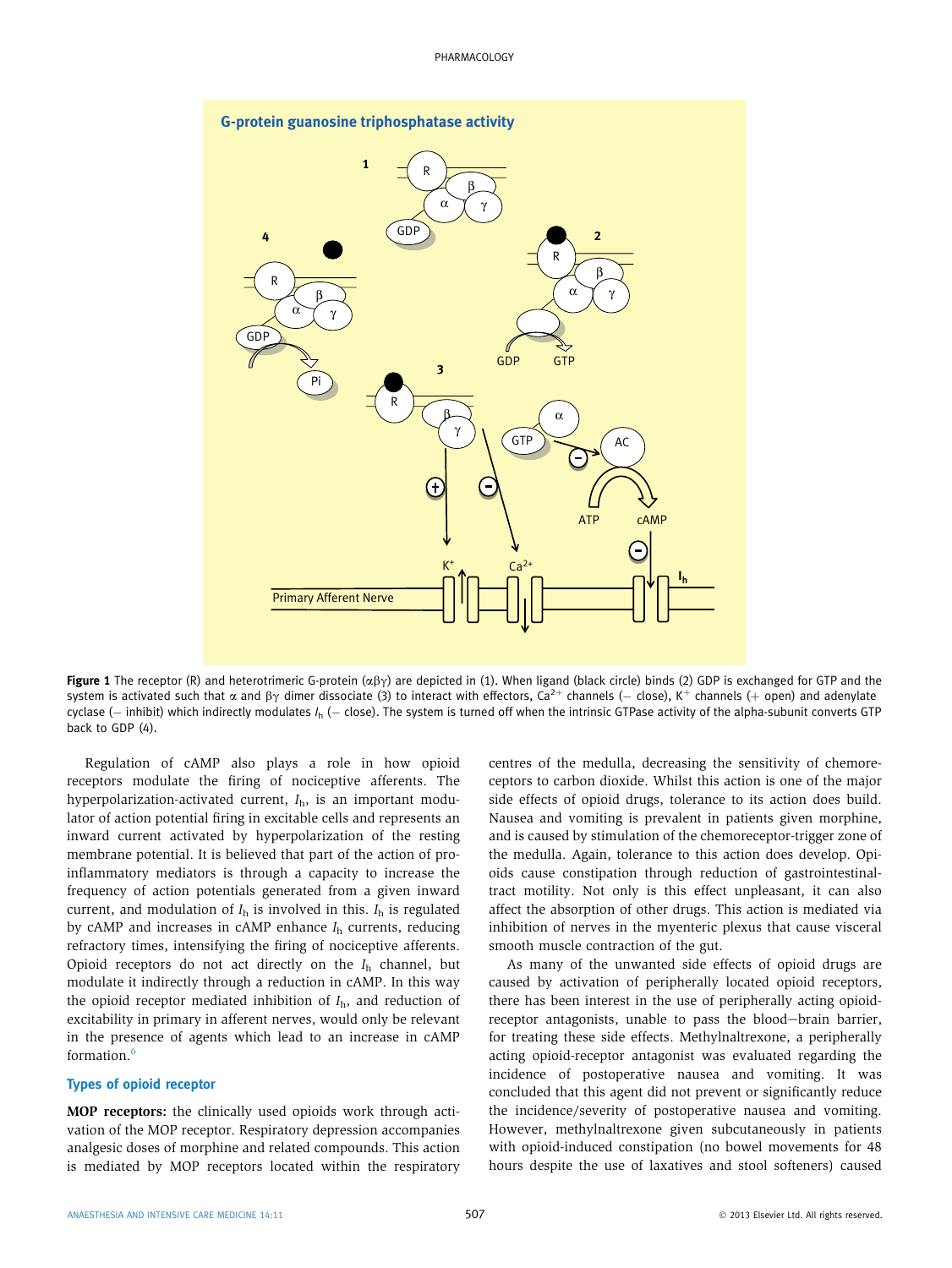laxation within 4 hours. Alvimopan has been shown to have gastrointestinal-selective opioid-receptor antagonist activity. It improved postoperative recovery of bowel function and shortened the duration of hospital stay without compromising opioidmediated analgesia.[7,8](#page-4-0)

DOP receptors: were the first opioid receptors to be cloned from NG-108 (a mouse neuroblastoma hybridoma cell line) cells in 1992. Their distribution throughout the CNS is more restricted relative to the other opioid receptors. The highest DOP receptor densities can be found in the olfactory bulb, neocortex, caudate putamen and nucleus accumbens, and to a lesser degree the thalamus, hypothalamus and brainstem. DOP receptors are located presynaptically on primary afferents where they inhibit the release of neurotransmitters. Through both spinal and supraspinal sites the receptor is involved in the antinociceptive/ analgesic actions of some opioids.

DOP receptors are located in bulbospinal neurons and functionally identified respiratory neurons of the ventral respiratory group. The receptor is located presynaptically and therefore modulates transmitter release from these neurons. DOP agonists have a role in central respiratory pattern generation but have a lesser role in respiratory rhythm generation. However, it has been demonstrated that DOP-respiratory depression is absent in MOP-deficient species. Also of note is a reduction in DOPreceptor mediated analgesia in MOP knockout species. Therefore, both the analgesic properties and respiratory effects of DOP receptor activation may, in part, be dependent on the presence of functionally active MOP receptors (i.e. MOP/DOP-receptor cooperativity or synergy takes place). Since DOP-mediated intracellular signalling was unaffected in mice deficient of the MOP receptor, it is likely that the MOP/DOP interaction occurs through distinct locations on neuronal networks.

Currently, there are no clinical drugs in use that work via activation of the DOP receptor. One major area of interest regarding DOP-receptor activation is an antidepressant-like effect. Indeed, DOP-deficient mice display a depressant-like phenotype and anxiogenic-like responses. Enkephalinase inhibitors have also been shown to produce antidepressant-like actions in animal paradigms, as have DOP receptor agonists.

Current interest lies in the development of drugs with agonist activity at both DOP and MOP, and drugs that have agonist activity for MOP and antagonist actions at DOP. The rationale for this approach comes from studies in which co-administration of MOP and DOP agonists revealed a synergistic analgesic action such that sub-antinociceptive doses of leu-enkephalin potentiate the analgesia elicited by morphine. The administration of DOP receptor antagonists reduces tolerance, physical dependence and other side effects of MOP-receptor agonists without detriment to their analgesic action. Development of tolerance and dependence to morphine following chronic dosing was blocked by antisense oligonucleotides directed against the DOP receptor. In addition, wild-type mice were shown to lose their analgesic response to daily morphine dosing after 5 days, whilst DOP-receptor knockout mice failed to develop tolerance after 8 days' administration.<sup>[9](#page-4-0)</sup>

Bivalent ligands are single drug molecules with two pharmacophoric regions (motifs responsible for a drugs action). Combining the pharmacophores of oxymorphone and naltrindole in one drug, by way of a 21-atom linker, lead to MDAN-21, a bivalent ligand which when compared to morphine had improved antinociception and a reduction in the development of tolerance.[10](#page-4-0) Bi-functional drugs, like bivalent drugs, also interact with multiple receptor targets; however they are chemically different in having only one pharmacophoric region capable of achieving multiple receptor interactions. Bi-functionals able to produce both MOP agonism and DOP antagonism have also been reported and include UFP-505 which utilizes a DMT-tic phar-macophore to achieve its mixed opioid pharmacology.<sup>[10](#page-4-0)</sup>

KOP receptors: have been implicated in a number of functions, including nociception, diuresis and feeding. Activation of the KOP receptor has been shown to produce actions distinct from those elicited by stimulation of the MOP receptor, importantly sedation without marked effects on heart rate. Further, KOP receptors do not cause respiratory depression and therefore have been of great interest due to their potentially safer side-effect profile. Two synthetic KOP receptor agonists, spiradoline (U-62,066E) and enadoline (CI-977) have undergone clinical trials for their analgesic actions. $11,12$  Spiradoline produced analgesia in animal models; however, clinical data showed that spiradoline produced adverse effects such as diuresis, sedation and dysphoria at doses lower than that needed for its analgesic effects. Enadoline had a similar side-effect profile of sedation, confusion, dizziness along with increased urinary output and feelings of depersonalization. The side effects elicited by these and other KOP receptor agonists limit their effective clinical usage.

Whilst the use of KOP ligands for the treatment of pain is currently limited there appear to be a number of potential alternative uses, including the treatment of alcohol dependence. Moreover, a role for dynorphin and the KOP receptor in epileptogenesis and epilepsy has also been recently demonstrated.

NOP receptors: the observation that NOP regulates similar transduction mechanisms to those of classical opioids, the high sequence homology of the endogenous KOP receptor peptide dynorphin A to N/OFQ and abundant overlap of NOP receptor distribution with classical opioid receptors suggests that NOP and N/OFQ are related to the opioid family.

N/OFQ has been shown to have both pre- and postsynaptic sites of action. The superficial dorsal horn expresses high levels of NOPreceptor and N/OFQ peptide mRNA. Studies mapping the binding of N/OFQ and measuring mRNA for N/OFQ indicate similar distribution. N/OFQ and its receptor are widely expressed throughout both the central and the peripheral nervous system and show broad overlap with classical endogenous opioids and receptors. $^{13}$  $^{13}$  $^{13}$ Application of N/OFQ has been shown to cause hyperalgesia, allodynia and analgesia. $14$  However, the route of administration and nociceptive paradigm under investigation determine the observed response. Nevertheless, most studies conclude that intrathecally administered N/OFQ causes analgesia.

There has been much controversy over the supraspinal effects of N/OFQ. Original studies reported that intracerebroventricular administration caused hyperalgesia compared with vehicle treated groups.<sup>[5](#page-4-0)</sup> It has since been shown that there is no difference between the pain threshold of intracerebroventricular N/ OFQ-treated and vehicle-treated animals. Therefore, it is